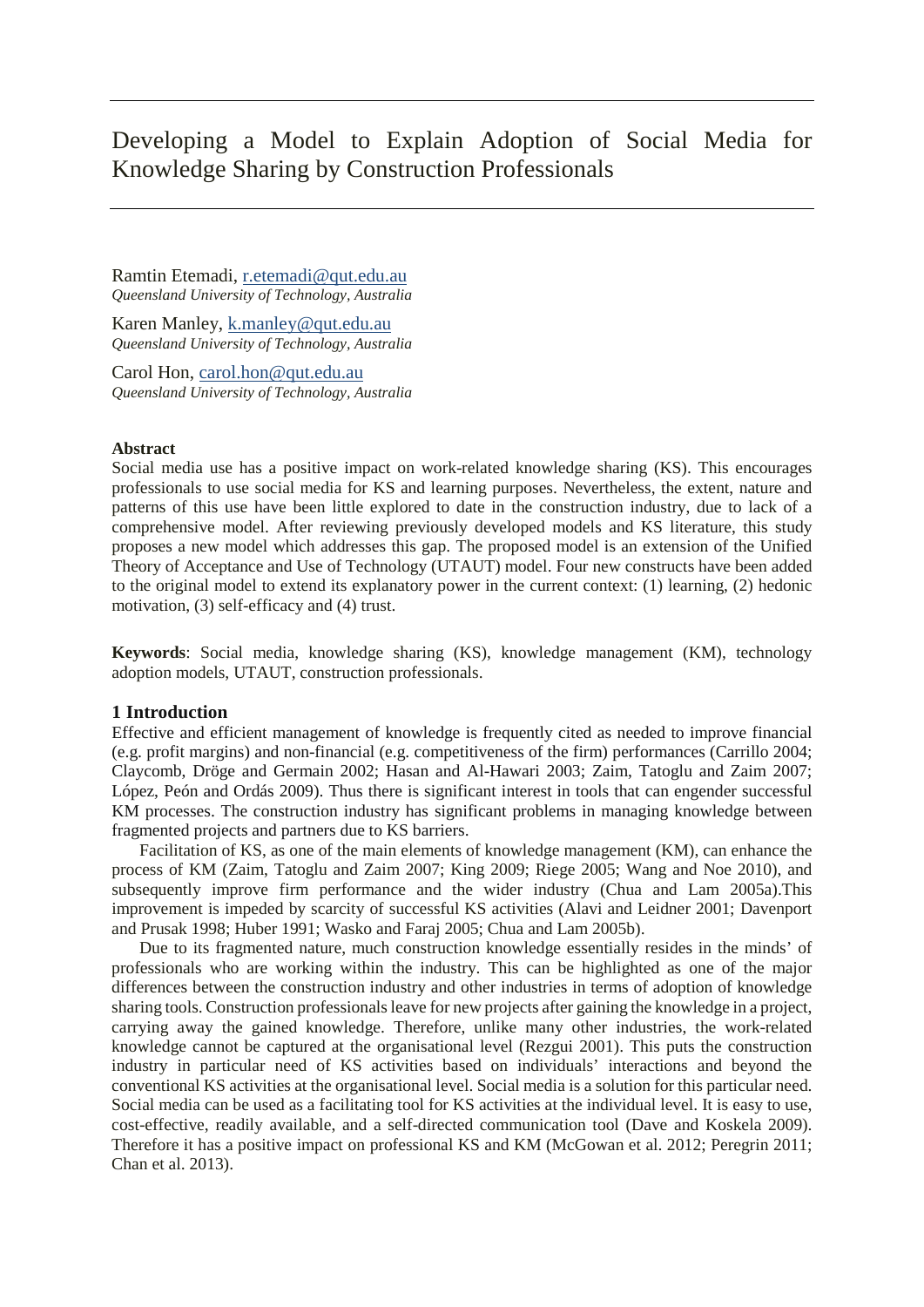This highlights the value of designing a research program that can answer questions regarding the patterns of social media use for KS among construction professionals. It also highlights the importance of identification of determinants of users' attitudes toward the use of social media for KS among construction professionals.

#### **2 Research problem and aim**

There is no single existing model that is capable of capturing all socio-technical aspects of social media use for professional KS in the construction industry. The basic theories of technology adoption, such as Theory of Reasoned Action (TRA), Theory of Planned Behaviour (TPB), and Technology Acceptance Model (TAM) can only offer a general understanding of adoption of social media for KS by professionals. Also, previously extended versions of these theories do not cover the particular case of 'social media use by construction professionals'. There is a need for development of a model that captures various socio-technical aspects of this particular case. This paper aims to address this knowledge gap.

# **3 Methodology**

The study consists of two major stages of literature review that results in the development of a new model. In the first stage, general technology adoption models were reviewed to find the best model for the investigation of social media for work-related KS. The second stage of review aimed at capturing the particular influences that are not included in the previously developed extensions of the existing model. To address the knowledge gap, the review of the existing models was followed by extracting new constructs from social media, KM and KS literature.

#### **4 Major technology adoption models**

In the 1980s researchers started developing and testing various models to explain and investigate use of new technologies. From a social psychology perspective, Ajzen and Fishbein (1980 presented the TRA, a simple model which was a preliminary step to satisfy scholars' thirst for a powerful technology adoption model (Figure 1-a). TPB (Figure 1-b), presented by Ajzen (1985, was an extension to TRA. TPB aimed at addressing some major limitations of TRA such as low percentages of explained variance and lack of accuracy. Despite providing a better explanatory power in comparison with TRA, TPB was not substantially successful.

In addition to TPB, Deci and Ryan (1985 developed Motivational Model (MM), which had a similar purpose. MM emerged at almost the same time. After more than three decades, there are scarce studies that have employed MM. This decreases its validity for application in novel contexts such as the information systems and social media.

TAM (Figure 1-c) which was proposed by Davis (1989 added an Information Systems' (IS) perspective to TRA. TAM was simple and applicable. But it was not satisfactory in terms of its explanatory power. TAM was later revised to be gain more explanatory power and become more comprehensive by Venkatesh et al. (2003. This revision resulted in the Unified Theory of Acceptance and Use of Technology (UTAUT) (Figure 2).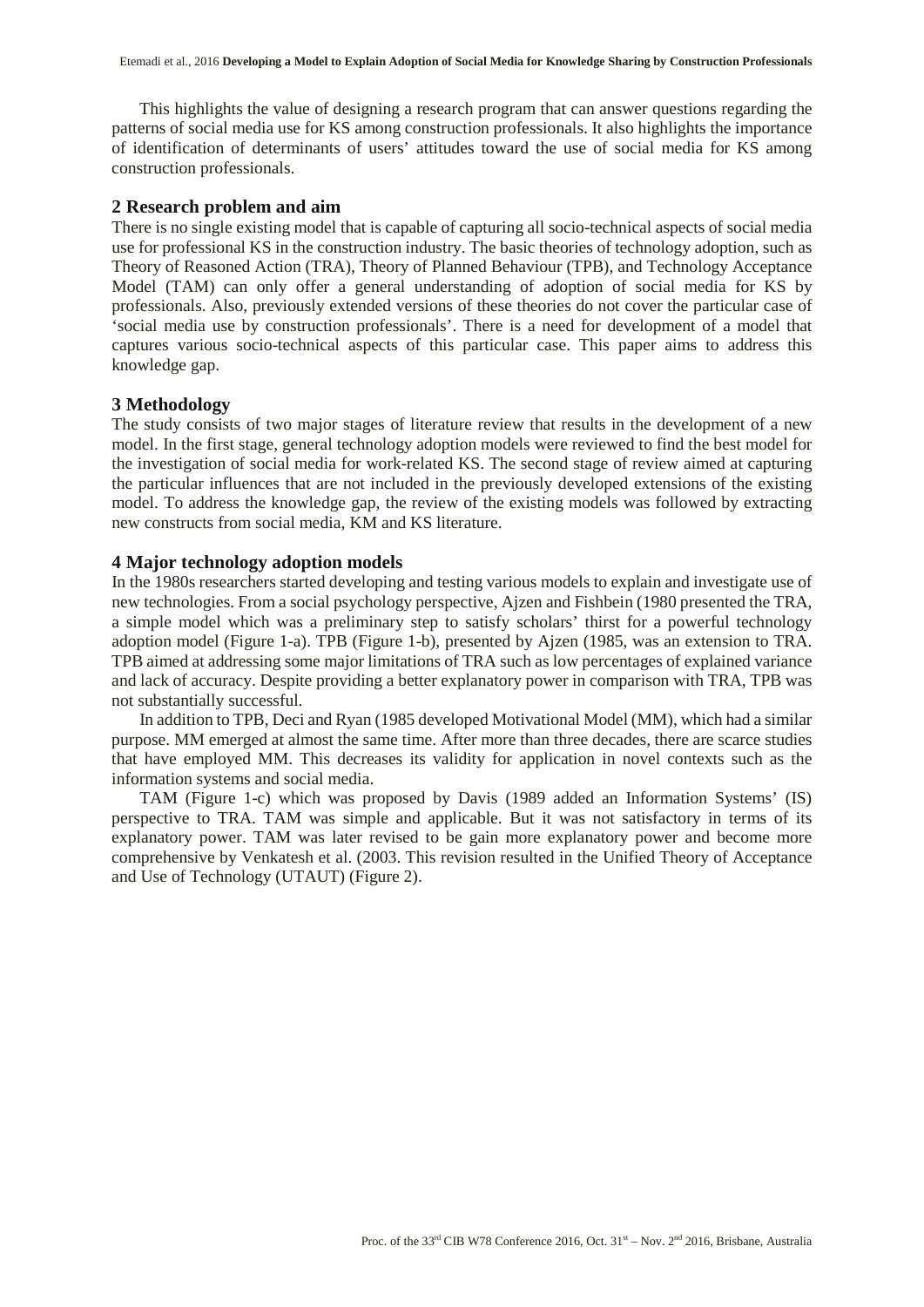

**Figure 1:** (a): TRA; (b): TPB; (c): TAM.

Venkatesh et al. (2003 developed UTAUT to understand and describe adoption of Information Technology (IT) at the individual level. UTAUT is based on an empirical comparison of major previously developed technology adoption models, including TAM. UTAUT gathers together the key features of these models (Table 1). The fact that UTAUT has many variables in comparison with other adoption models gives it better explanatory power.

With an higher explanatory power, UTAUT has also been applied to research in other contexts including learning (Wang, Wu and Wang 2009), KS (He and Wei 2009), online KS (Li 2010) and the construction industry (Samuelson and Björk 2013) which have common characteristics with the subject of this study.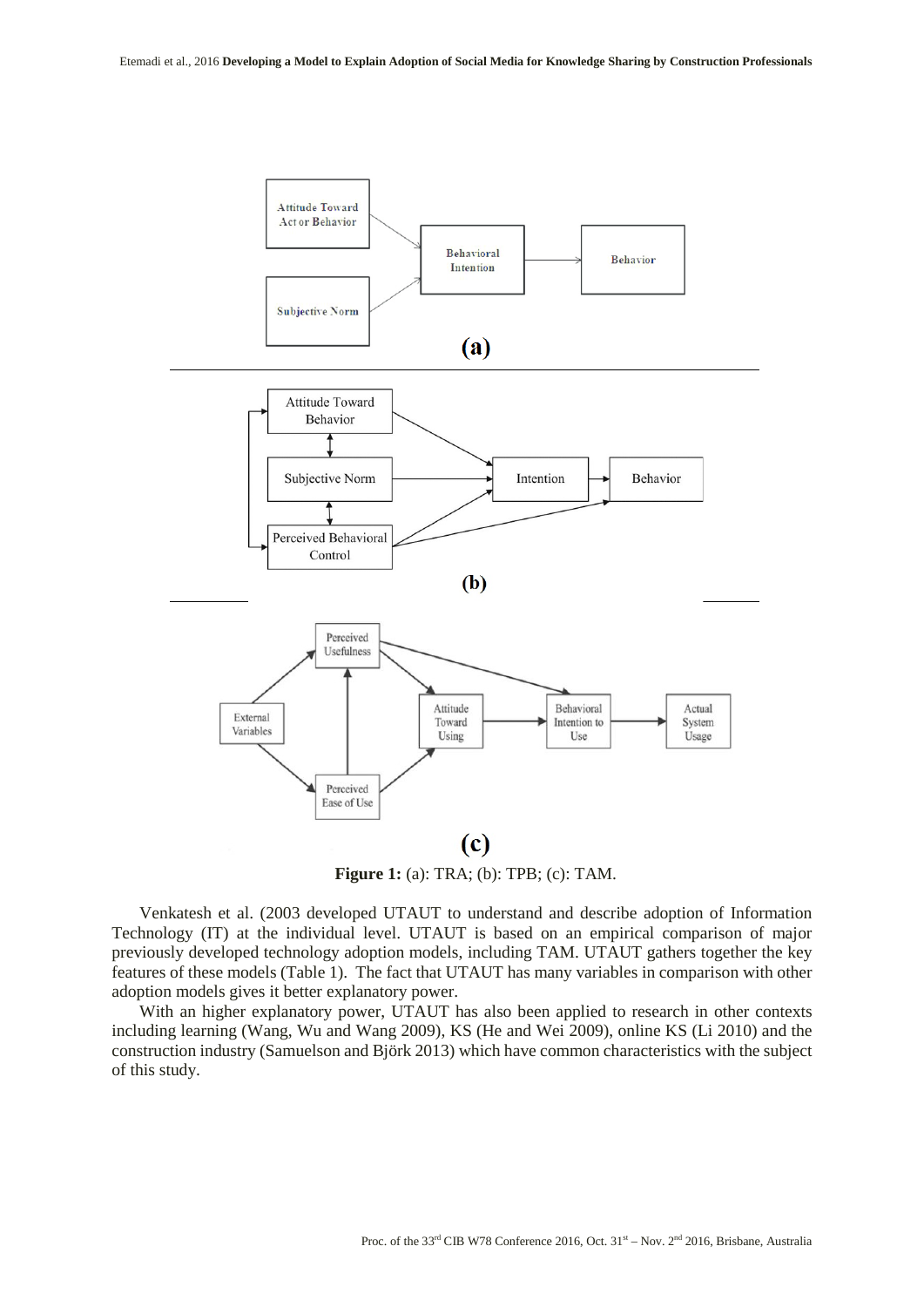

**Figure 2:** UTAUT (Adopted from Venkatesh et al. (2003).

| <b>Table 3:</b> UTAUT Variables with related Constructs and models based on Venkatesh et al. |  |                                      |  |  |
|----------------------------------------------------------------------------------------------|--|--------------------------------------|--|--|
|                                                                                              |  | $(2003 \text{ and Williams } (2009.$ |  |  |

| <b>UTAUT Variable</b>               | <b>Construct</b>               | Model                  |  |  |
|-------------------------------------|--------------------------------|------------------------|--|--|
| <b>Performance Expectancy</b>       | Perceived Usefulness           | C-TAM-TPB / TAM        |  |  |
| (PE)                                | <b>Extrinsic Motivation</b>    | <b>MM</b>              |  |  |
|                                     | Job Fit                        | <b>MPCU</b>            |  |  |
|                                     | Relative advantage             | <b>IDT</b>             |  |  |
|                                     | <b>Outcome Expectations</b>    | <b>SCT</b>             |  |  |
| <b>Effort Expectancy (EE)</b>       | Perceived Ease of Use          | <b>TAM</b>             |  |  |
|                                     | Complexity                     | <b>MPCU</b>            |  |  |
|                                     | Ease of Use                    | <b>IDT</b>             |  |  |
| Social Influence (SI)               | Social Influence               | <b>TRA</b>             |  |  |
|                                     | Subjective Norm                | TPB / DTPB / C-TAM-TPB |  |  |
|                                     | <b>Social Factors</b>          | <b>MPCU</b>            |  |  |
|                                     | Image                          | <b>IDT</b>             |  |  |
| <b>Facilitating Conditions (FC)</b> | Perceived Behavioural Control  | TPB / DTPB / C-TAM-TPB |  |  |
|                                     | <b>Facilitating Conditions</b> | <b>MPCU</b>            |  |  |
|                                     | Compatibility                  | <b>IDT</b>             |  |  |

# 5 **UTAUT and its extensions**

# **5.1 UTAUT as the base model**

Among different models that can be employed for the explanation of social media adoption for workrelated KS among construction professionals, TAM and UTAUT excel in terms of ease of applicability, previous applications and their explanatory power. However, UTAUT considers individual differences more than TAM. It also has a more comprehensive approach and higher explanatory power compared with TAM. In comparison with the preceding models, UTAUT is relatively new. Nevertheless, due to its confirmed validity and viability, it has gained widespread acceptance. These factors provide a strong rationale for choosing UTAUT as the base for our model.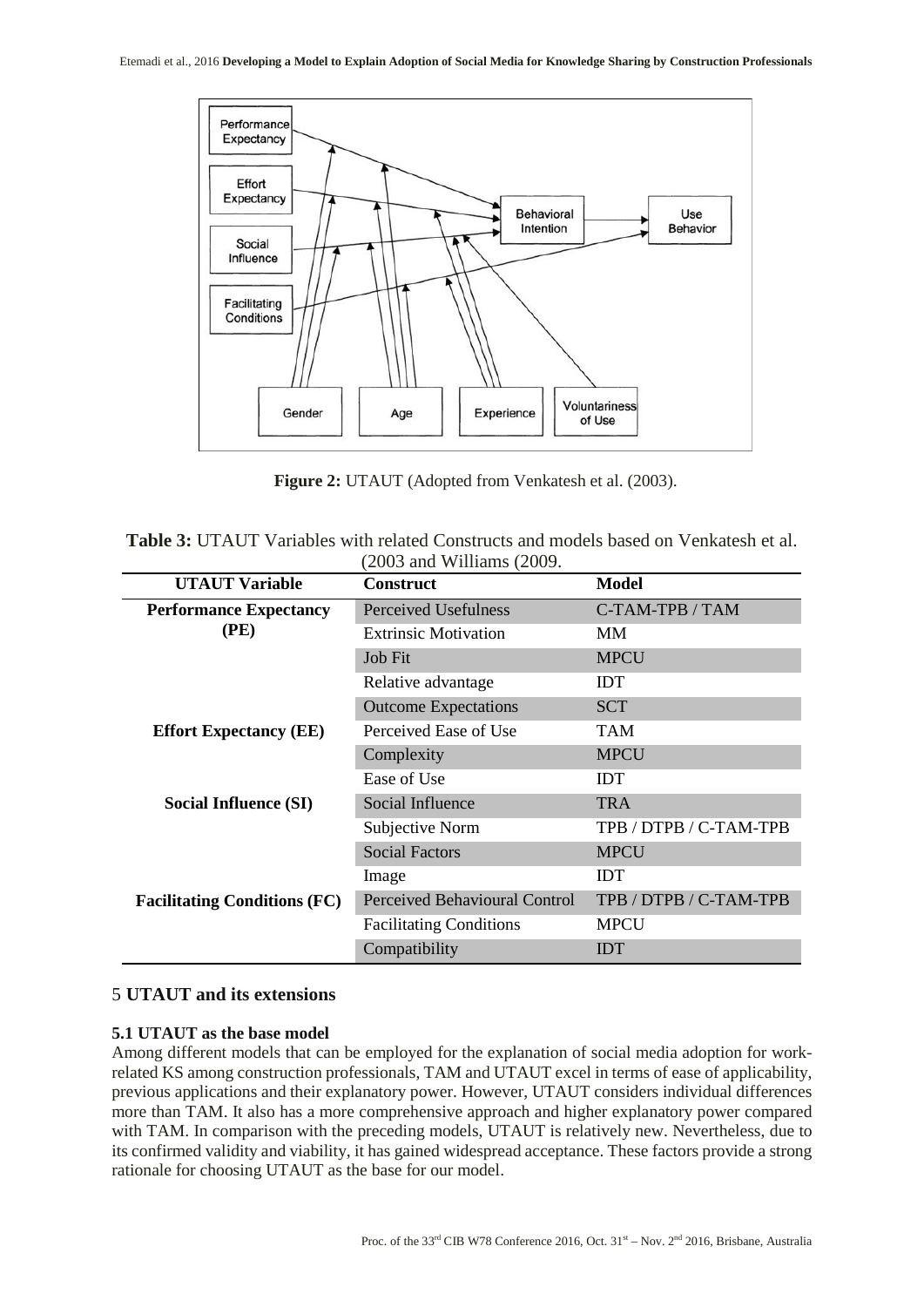UTAUT has four main variables predicting users' technology acceptance:

- 1. Performance expectancy (PE):
	- $\triangleright$  The degree to which an individual believes that using the system will help him or her to attain gains in job performance (Venkatesh et al. 2003).
- 2. Effort expectancy (EE):
	- $\triangleright$  The degree of ease associated with the use of the system (Venkatesh et al. 2003).
- 3. Social influence (SI):
	- $\triangleright$  The degree to which an individual perceives that important others believe he or she should use the new system (Venkatesh et al. 2003).
- 4. Facilitating conditions (FC):
	- $\triangleright$  The degree to which an individual believes that an organizational and technical infrastructure exists to support use of the system. While the other three variables are thought to impact behaviour via intentions, this factor is thought to have a direct impact on behaviour.

In this paper we add specific novel extensions suited to the particular case of social media for professional KS.

## **5.2 Extending UTAUT**

Previously extended versions of UTAUT do not cover all aspects of social media use. Among them, Wang, Wu and Wang (2009 study into the acceptance of mobile-learning is one of the rare studies that has proposed an extension of UTAUT to investigate a phenomenon that shares many characteristics with the subject of this study.

Wang, Wu, et al. (2009) defined mobile learning as the delivery of learning to students beyond time and location limitations, using wireless internet and mobile devices like smart phones. In this regard mobile learning links the contexts of ICT adoption and KS. Wang, Wu and Wang (2009) proposed 'selfmanagement of learning' (Smith et al., 2003) and 'perceived playfulness' as extensions to the original UTAUT. The results of their study indicated that the effect of self-management of learning on intention of adoption was significant.

Self-management of learning has roots in educational research and is defined as the learners' ability to manage the process of learning. It is an outcome of a holistic approach to different elements in selfdevelopment, self-directed learning and action learning. The importance of self-management of learning in learning achievements has been noted in literature from a number of different perspectives, including online learning, resource-based learning, distance education, and flexible learning (Zimmerman et al., 1986).

Wang, Wu and Wang (2009 also demonstrated that perceived playfulness has a significant impact on the behavioural intention of the users (Wang, et al., 2009). Perceived playfulness in the model proposed by Wang, Wu and Wang (2009 corresponds to hedonic motivation in the other extensions of UTAUT (e.g. UTAUT2 (Venkatesh, Thong and Xu 2012))."Hedonic motivation is defined as the fun or pleasure derived from using a technology" (Venkatesh, Thong and Xu 2012). Hedonic motivation plays an important role in determining technology adoption (Brown and Venkatesh 2005).

Hedonic impulse is one of the common reasons for adoption of social media too (Sledgianowski and Kulviwat 2009). Thus the two extension variables, 'self-management of learning' and 'hedonic motivation' proved useful.

## **5.3 New extensions for KS on social media**

## **5.3.1 Knowledge sharing self-efficacy**

Social media is centred upon the communications and interactions of users who generate knowledge. This enables them to learn from and contribute to that knowledge (Lee et al., 2003). If users doubt their capability to successfully perform KS activities it is unlikely that they participate in the process (Hsu, et al., 2007). This introduces the concept of KS self-efficacy (KSSE) in online community. KSSE is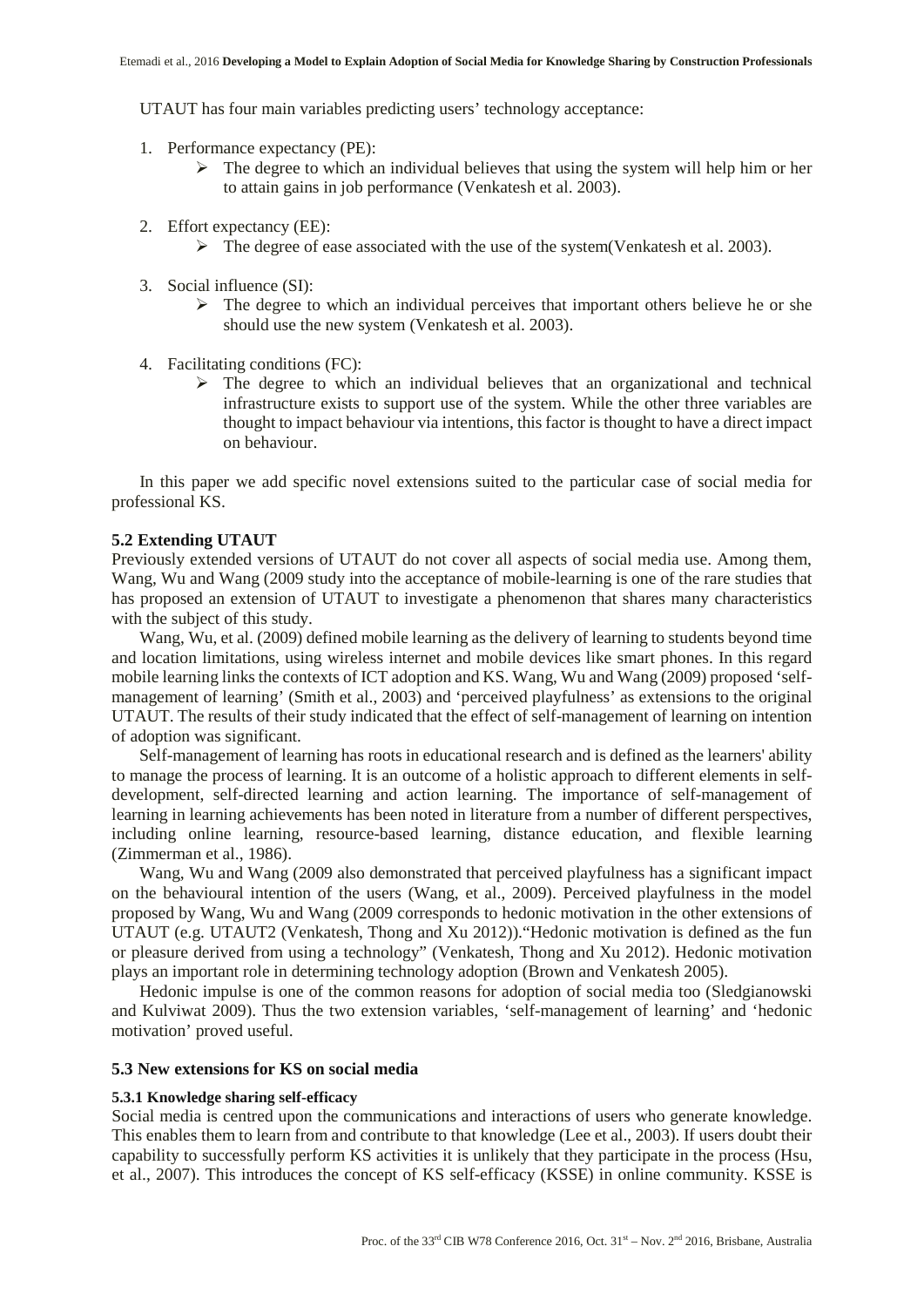defined as user's self-evaluation about her capability to deal with the challenges in exchanging knowledge among users on virtual platforms (Hsu, et al., 2007). Many researchers have investigated the impact of KS self-efficacy on KS behaviour concluding that KSSE has a positive impact on online KS behaviour (Hsu et al. 2007; Kankanhalli, Tan and Wei 2005; Bock and Young-Gul 2002). This construct should be addressed as a potential significant impact factor that is not included in previously developed models in addition to the factors mentioned before.

#### **5.3.2 Trust**

Further review of the literature of KS suggests the importance of trust among individuals. Trust is an important factor in driving technology adoption (Levin 2003). The common and simple definition of trust is an individual's willingness to be vulnerable (Levin 2003). Previous studies demonstrated that trust can have a positive impact on KM processes in general and KS in particular (Holste and Fields 2010; McGowan et al. 2012; Michailova and Sidorova 2011; Paul and McDaniel Jr 2004; Levin 2003).

Interpersonal trust is the particular type of trust that is addressed in the context of online KS. Interpersonal trust is the main characteristic of relationships that can have a strong impact on knowledge creation and sharing networks (Levin 2003). Levin (2003 and Paul and McDaniel Jr (2004 identified competence and relational (benevolence) as the main types of interpersonal trust in online networks. Competence trust is whether the other party is capable of doing what they say they will do. Relational trust refers to "the extent one feels a personal attachment to the other party and wants to do good by the other party, regardless of egocentric profit motives" (Paul and McDaniel Jr 2004).

Competence trust can be captured by performance expectancy in the original UTAUT, as this construct addresses a similar concept of user's perceived work-related gains from participation in the KS activities. But the relational trust is not incorporated in UTAUT, and this new theoretical consideration is proposed in this paper.

Relational trust can impact willingness to share knowledge on social media with peers. Therefore, adding relational trust to the variables of UTAUT enriches the model with another important determinant of social media for KS. To simplify the proposed model, we will use the term 'trust' instead of 'relational trust' in this study.

Extending UTAUT with the constructs discussed above results in a new model which is shown in the following figure (Figure 3):



**Figure 3:** Proposed model for adoption of social media for KS by construction professionals.

## 6 **Conclusion**

There is no single existing technology adoption model that is capable of capturing all aspects of adoption of social media for work-related KS in the construction industry. This paper starts with UTAUT, and adds specific novel extensions suited to its particular context. Learning, hedonic motivation, KS self-efficacy and trust are the proposed extension variables. The theoretical contribution of this paper is addressing the need for a model that covers various socio-technical aspects of adoption of social media for work-related KS that can be used in the context of the construction industry. As a future work, the model will be tested empirically to get validated. This empirical study is in progress.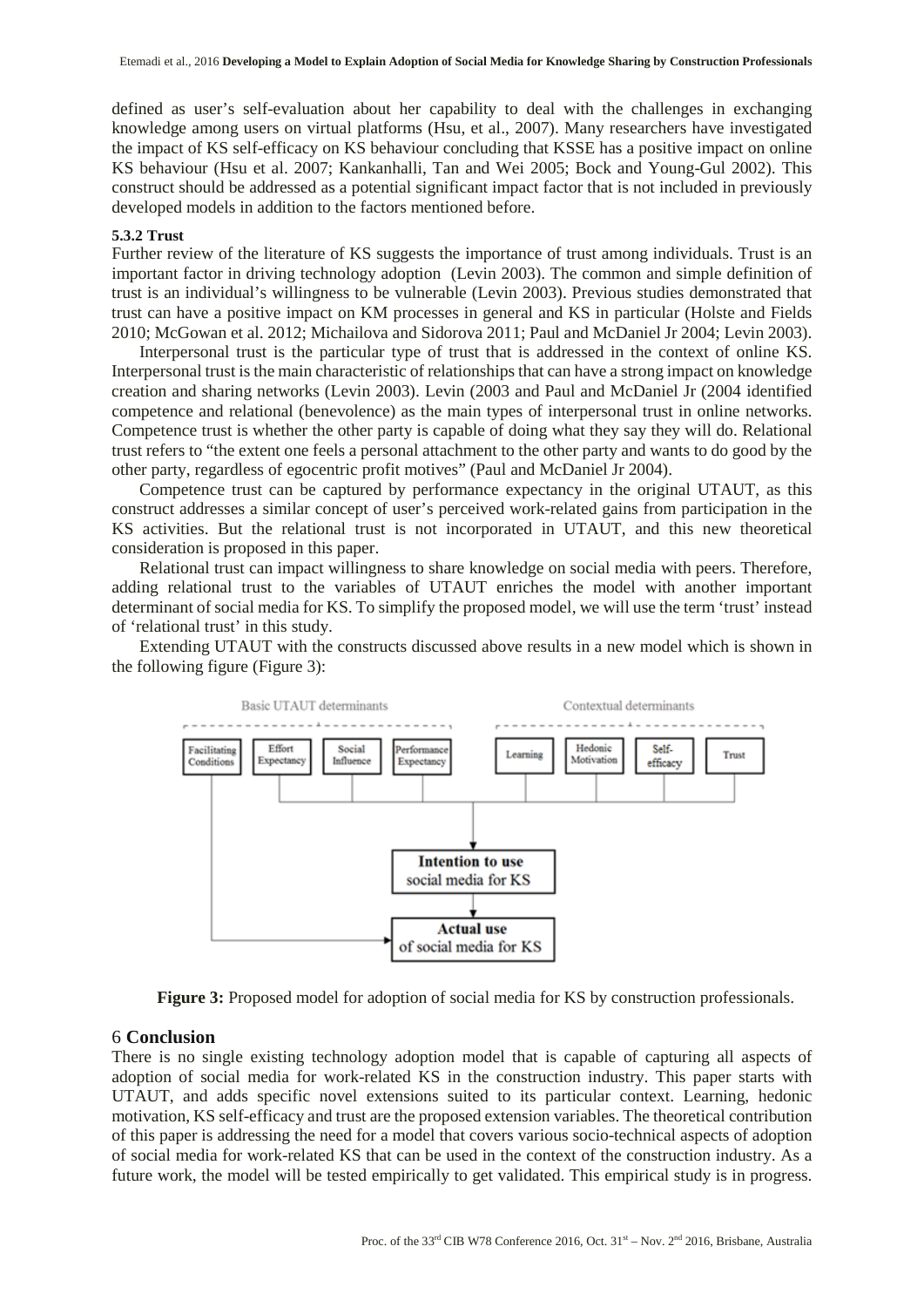The implications of the validated model in the construction industry will help knowledge management experts to utilise social media for knowledge sharing in a more effective way.

## 7 **References**

Ajzen, Icek. 1985. "From intentions to actions: A theory of planned behavior." In *Action control*, 11-39: Springer. Ajzen, Icek and Martin Fishbein. 1980. "Understanding attitudes and predicting social behaviour.

- Alavi, Maryam and Dorothy E Leidner. 2001. "Review: Knowledge management and knowledge management systems: Conceptual foundations and research issues." *MIS quarterly*: 107-136.
- Bock, G.W and Kim Young-Gul. 2002. "Breaking the Myths of Rewards: An Exploratory Study of Attitudes about Knowledge Sharing." *Information Resources Management Journal (IRMJ)* 15 (2): 14-21.
- Brown, Susan A and Viswanath Venkatesh. 2005. "Model of adoption of technology in households: A baseline model test and extension incorporating household life cycle." *MIS quarterly*: 399-426.
- Carrillo, Patricia. 2004. "Managing knowledge: lessons from the oil and gas sector." *Construction Management and Economics* 22 (6): 631-642.
- Chan, Randolph Chun Ho, Samuel Kai Wah Chu, Celina Wing Yi Lee, Bob Kim To Chan and Chun Kit Leung. 2013. "Knowledge management using social media: A comparative study between blogs and Facebook." *Proceedings of the American Society for Information Science and Technology* 50 (1): 1-9. doi: 10.1002/meet.14505001069.
- Chua, Alton and Wing Lam. 2005a. "Why KM projects fail: a multi-case analysis." *Journal of knowledge management* 9 (3): 6-17.
- Chua, Alton and Wing Lam. 2005b. "Why KM projects fail: a multi‐case analysis." *Journal of Knowledge Management* 9 (3): 6-17.
- Claycomb, Cindy, Cornelia Dröge and Richard Germain. 2002. "Applied product quality knowledge and performance: Moderating effects of uncertainty." *International Journal of Quality & Reliability Management* 19 (6): 649-671.
- Dave, Bhargav and Lauri Koskela. 2009. "Collaborative knowledge management—A construction case study." *Automation in Construction* 18 (7): 894-902.
- Davenport, Thomas H and Laurence Prusak. 1998. *Working knowledge: How organizations manage what they know*: Harvard Business Press.
- Davis, Fred D. 1989. "Perceived usefulness, perceived ease of use, and user acceptance of information technology." *MIS quarterly*: 319-340.
- Deci, Edward L and Richard M Ryan. 1985. *Intrinsic motivation and self-determination in human behavior*: Springer Science & Business Media.
- Hasan, Helen and Maen Al-Hawari. 2003. "Management styles and performance: a knowledge space framework." *Journal of knowledge management* 7 (4): 15-28.
- He, Wei and Kwok-Kee Wei. 2009. "What drives continued knowledge sharing? An investigation of knowledgecontribution and-seeking beliefs." *Decision Support Systems* 46 (4): 826-838.
- Holste, J. Scott and Dail Fields. 2010. "Trust and tacit knowledge sharing and use." *Journal of Knowledge Management* 14 (1): 128-140.
- Hsu, Meng-Hsiang, Teresa L Ju, Chia-Hui Yen and Chun-Ming Chang. 2007. "Knowledge sharing behavior in virtual communities: The relationship between trust, self-efficacy, and outcome expectations." *International journal of human-computer studies* 65 (2): 153-169.
- Huber, George P. 1991. "Organizational learning: The contributing processes and the literatures." *Organization science* 2 (1): 88-115.
- Kankanhalli, Atreyi, Bernard CY Tan and Kwok-Kee Wei. 2005. "Contributing knowledge to electronic knowledge repositories: an empirical investigation." *MIS quarterly*: 113-143.
- King, William R. 2009. *Knowledge management and organizational learning*: Springer.
- Levin, Daniel Z. 2003. "Nurturing Interpersonal Trust in Knowledge-Sharing Networks." *The Academy of Management Executive (1993-2005)* 17 (4): 64-77.
- Li, Wei. 2010. "Virtual knowledge sharing in a cross-cultural context." *Journal of Knowledge Management* 14 (1): 38-50.
- López, Susana Pérez, José Manuel Montes Peón and Camilo José Vázquez Ordás. 2009. "Information technology as an enabler of knowledge management: an empirical analysis." In *Knowledge Management and Organizational Learning*, 111-129: Springer.
- McGowan, Brian S, Molly Wasko, Bryan Steven Vartabedian, Robert S Miller, Desirae D Freiherr and Maziar Abdolrasulnia. 2012. "Understanding the Factors That Influence the Adoption and Meaningful Use of Social Media by Physicians to Share Medical Information." *Journal of medical internet research* 14 (5): e117.